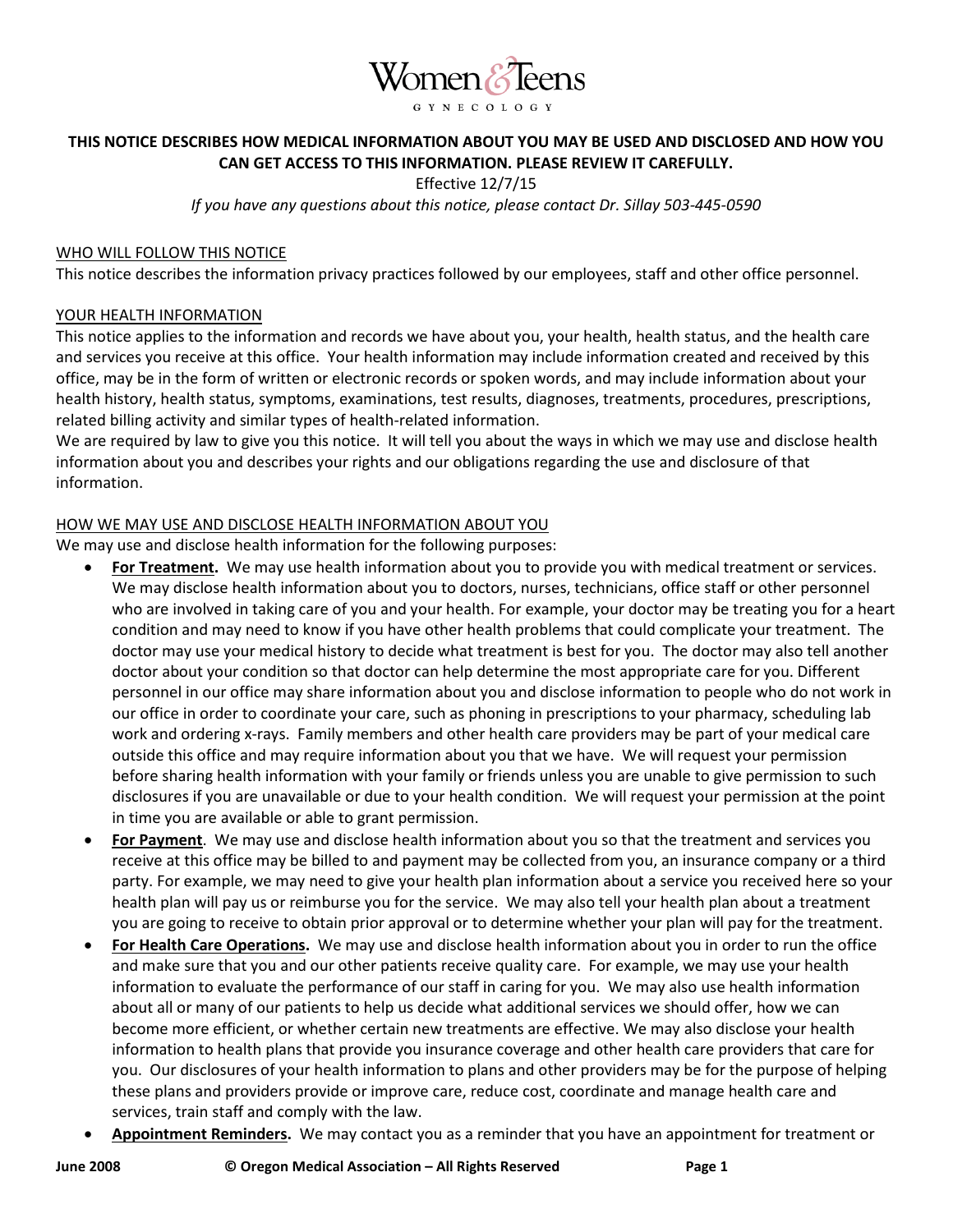medical care at the office.

• **Treatment Alternatives.** We may tell you about or recommend possible treatment options or alternatives that may be of interest to you.

**Health-Related Products and Services.** We may tell you about health-related products or services that may be of interest to you. Please notify us if you do not wish to be contacted for appointment reminders, or if you do not wish to receive communications about treatment alternatives or health-related products and services. If you advise us **in writing** (at the address listed at the top of this Notice) that you do not wish to receive such communications, we will not contact you for these purposes.

# SPECIAL SITUATIONS

We may use or disclose health information about you for the following purposes, subject to all applicable legal requirements and limitations:

- **To Avert a Serious Threat to Health or Safety.** We may use and disclose health information about you when necessary to prevent a serious threat to your health and safety or the health and safety of the public or another person.
- **Required By Law.** We will disclose health information about you when required to do so by federal, state or local law.
- **Organ and Tissue Donation.** If you are an organ donor, we may release health information to organizations that handle organ procurement or organ, eye or tissue transplantation or to an organ donation bank, as necessary to facilitate such donation and transplantation.
- **Military, Veterans, National Security and Intelligence.** If you are or were a member of the armed forces, or part of the national security or intelligence communities, we may be required by military command or other government authorities to release health information about you. We may also release information about foreign military personnel to the appropriate foreign military authority.
- **Workers' Compensation.** We may release health information about you for workers' compensation or similar programs. These programs provide benefits for work-related injuries or illness.
- **Public Health Risks.** We may disclose health information about you for public health reasons in order to prevent or control disease, injury or disability; or report births, deaths, suspected abuse or neglect, non-accidental physical injuries, reactions to medications or problems with products.
- **Health Oversight Activities.** We may disclose health information to a health oversight agency for audits, investigations, inspections, or licensing purposes. These disclosures may be necessary for certain state and federal agencies to monitor the health care system, government programs, and compliance with civil rights laws.
- **Lawsuits and Disputes.** If you are involved in a lawsuit or a dispute, we may disclose health information about you in response to a court or administrative order. Subject to all applicable legal requirements, we may also disclose health information about you in response to a subpoena.
- **Law Enforcement.** We may release health information if asked to do so by a law enforcement official in response to a court order, subpoena, warrant, summons or similar process, subject to all applicable legal requirements.
- **Coroners, Medical Examiners and Funeral Directors.** We may release health information to a coroner or medical examiner. This may be necessary, for example, to identify a deceased person or determine the cause of death.
- **Information Not Personally Identifiable.** We may use or disclose health information about you in a way that does not personally identify you or reveal who you are.
- **Family and Friends.** We may disclose health information about you to your family members or friends if we obtain your verbal agreement to do so or if we give you an opportunity to object to such a disclosure and you do not raise an objection. We may also disclose health information to your family or friends if we can infer from the circumstances, based on our professional judgment that you would not object. For example, we may assume you agree to our disclosure of your personal health information to your spouse when you bring your spouse with you into the exam room during treatment or while treatment is discussed. In situations where you are not capable of giving consent (because you are not present or due to your incapacity or medical emergency), we may, using our professional judgment, determine that a disclosure to your family member or friend is in your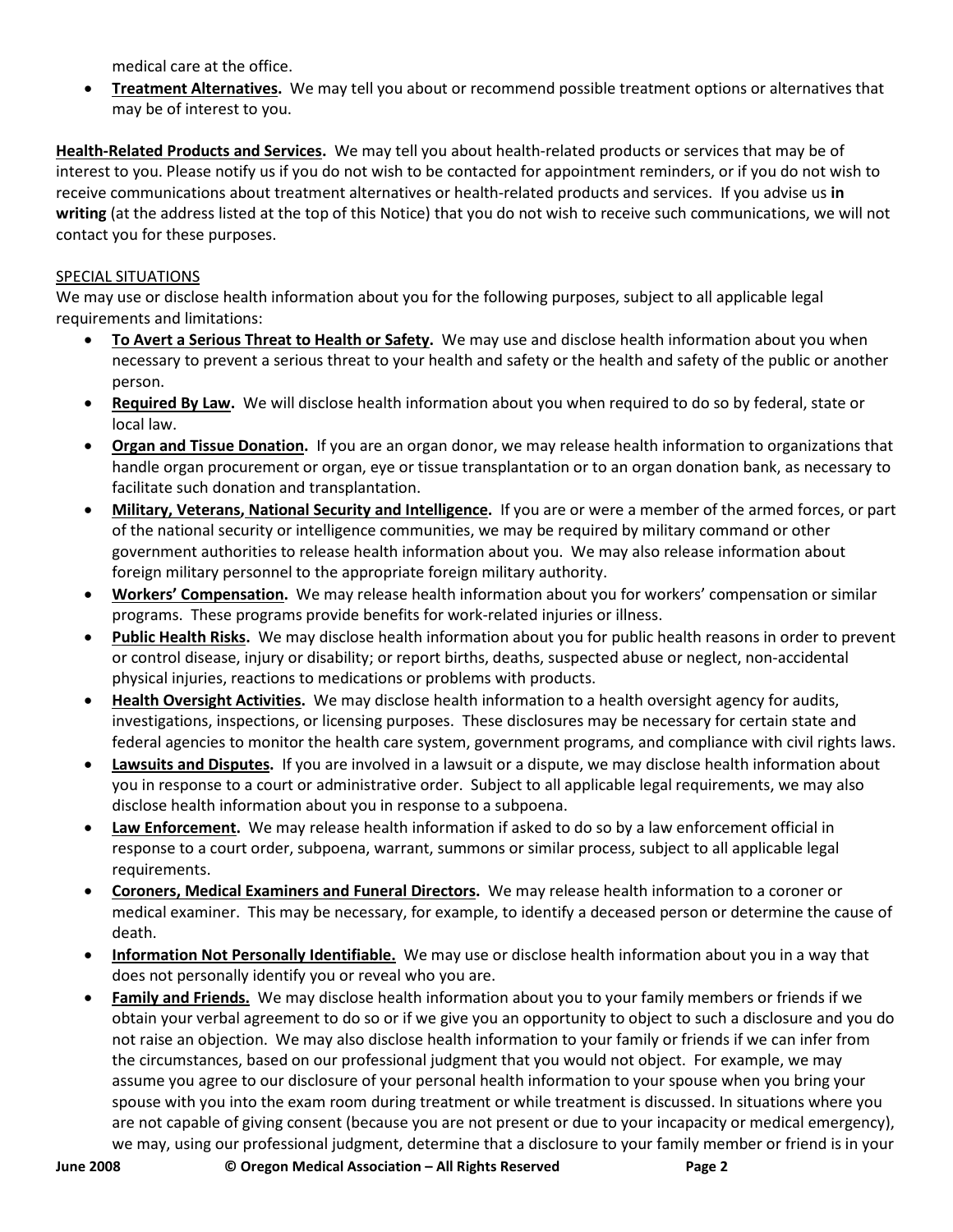best interest. In that situation, we will disclose only health information relevant to the person's involvement in your care. For example, we may inform the person who accompanied you to the emergency room that you suffered a heart attack and provide updates on your progress and prognosis. We will ask for your permission to disclose your health information to family members and friends as soon as you are available or capable of giving consent. We may also use our professional judgment and experience to make reasonable inferences that it is in your best interest to allow another person to act on your behalf to pick up, for example, filled prescriptions, medical supplies, or X-rays.

# OTHER USES AND DISCLOSURES OF HEALTH INFORMATION

We will not use or disclose your health information for any purpose other than those identified in the previous sections without your specific, written *Authorization*. If you give us *Authorization* to use or disclose health information about you, you may revoke that *Authorization*, **in writing**, at any time. If you revoke your *Authorization*, we will no longer use or disclose information about you for the reasons covered by your written *Authorization*, but we cannot take back any uses or disclosures already made with your permission. In some instances, we may need specific, written authorization from you in order to disclose certain types of specially-protected information such as HIV/AIDS, substance abuse, mental health, and genetic testing information for purposes such as treatment, payment and healthcare operations.

## YOUR RIGHTS REGARDING HEALTH INFORMATION ABOUT YOU

You have the following rights regarding health information we maintain about you:

• **Right to Inspect and Copy.** You have the right to inspect and copy your health information, such as medical and billing records, that we keep and use to make decisions about your care. You must submit a written request to Dr. Sillay in order to inspect and/or obtain a copy of your health records. If you request to inspect or view your health information, we will not charge you for inspection or viewing.

If you request a copy of the information, we may charge a fee for the costs of copying, mailing or other associated supplies. We will notify you of the cost involved and you may choose to withdraw or modify your request at that time before any costs are incurred. A modified request may include requesting a summary of your medical record. You have the right to request an electronic copy of your record if we maintain all or part of your record electronically. You are only entitled to ask for a copy of that part of your record we store electronically. You may be charged for our staff costs to create the electronic copy. We will notify you of the cost at the time of your request and you may choose to withdraw or modify your request at that time. We may deny your request to inspect and/or copy your record or parts of your record in certain limited circumstances. If you are denied copies of or access to, health information that we keep about you, you may ask that our denial be reviewed. If the law gives you a right to have our denial reviewed, we will select a licensed health care professional to review your request and our denial. The person conducting the review will not be the person who denied your request, and we will comply with the outcome of the review. You are not entitled to copies of psychotherapy notes.

- **Right to Amend.** If you believe health information we have about you is incorrect or incomplete, you may ask us to amend the information. You have the right to request an amendment as long as the information is kept by this office. To request an amendment, complete and submit a Record Amendment Form to Dr. Sillay.We may deny your request for an amendment if your request is not **in writing** or does not include a reason to support the request. In addition, we may deny or partially deny your request if you ask us to amend information that:
	- We did not create, unless the person or entity that created the information is no longer available to make the amendment
	- Is not part of the health information that we keep
	- You would not be permitted to inspect and copy
	- Is accurate and complete

If we deny or partially deny your request for amendment, you have the right to submit a rebuttal and request the rebuttal be made a part of your medical record. Your rebuttal needs to be 2 pages in length or less and we have the right to file a rebuttal responding to yours in your medical record. You also have the right to request that all documents associated with the amendment request (including rebuttal) be transmitted to any other party any time that portion of the medical record is disclosed.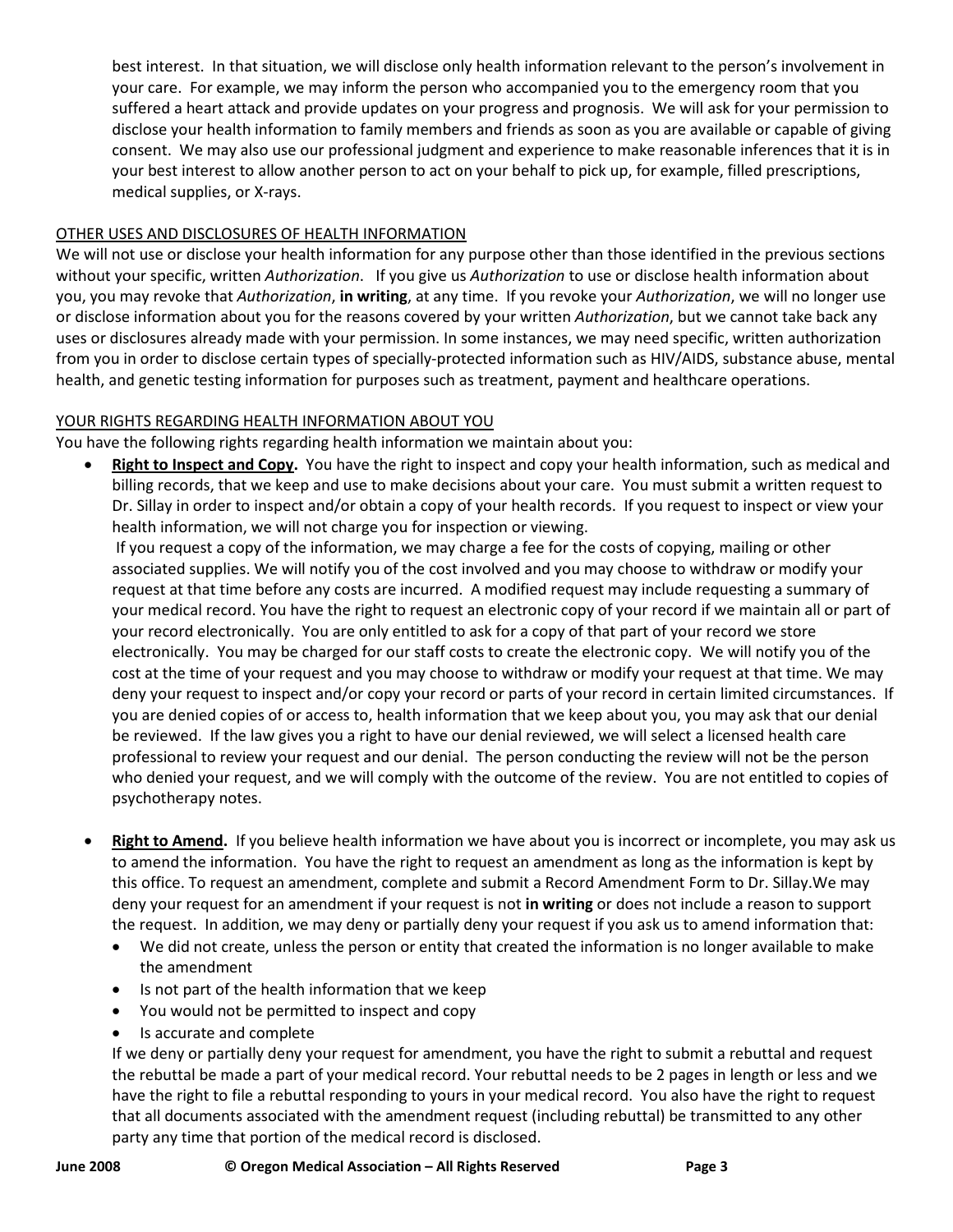- **Right to an Accounting of Disclosures.** You have the right to request an "accounting of disclosures." This is a list of the disclosures we made of medical information about you for purposes other than treatment, payment, health care operations and a limited number of special circumstances involving national security, correctional institutions and law enforcement. The list will also exclude any disclosures we have made based on your written authorization. To obtain this list, you must submit your request **in writing** to Dr. Sillay. It must state a time period, which may not be longer than six years. Your request should indicate in what form you want the list (for example, on paper, electronically). The first list you request within a 12-month period will be free. For additional lists, we may charge you for the costs of providing the list. We will notify you of the cost involved and you may choose to withdraw or modify your request at that time before any costs are incurred.
- **Right to Request Restrictions.** You have the right to request a restriction or limitation on the health information we use or disclose about you for treatment, payment or health care operations. You also have the right to request a limit on the health information we disclose about you to someone who is involved in your care or the payment for it, like a family member or friend. For example, you could ask that we not use or disclose information about a surgery you had. In most cases we are not required to agree to your request*.*If we do agree, we will comply with your request unless the information is needed to provide you emergency treatment or we are required by law to use or disclose the information. You can revoke any honored restriction requests at any time. Such requests must be in writing. We are required to honor your request if you paid for diagnosis, treatment, medical equipment, etc. "out of pocket." Also, we are required to honor your request if the request is to not disclose your health information to your health insurance plan for payment or healthcare operations. If you request we not provide your health information to your health plan for payment purposes, we may require you to pay for any services or supplies provided at the time of service.

To request restrictions, you may complete and submit the Right to Request Restrictions Form to Dr. Sillay

- **Right to Request Confidential Communications.** You have the right to request that we communicate with you about medical matters in a certain way or at a certain location. For example, you can ask that we only contact you at work or by mail. To request confidential communications, you may complete and submit the Confidential Communications Form to Dr. Sillay. We will not ask you the reason for your request. We will accommodate all reasonable requests. Your request must specify how or where you wish to be contacted.
- **Right to a Paper Copy of This Notice.** You have the right to a paper copy of this notice. You may ask us to give you a copy of this notice at any time. Even if you have agreed to receive it electronically, you are still entitled to a paper copy. You may also find a copy of this Notice on our web site. To obtain such a copy, contact any of our staff.

## CHANGES TO THIS NOTICE

We reserve the right to change this notice, and to make the revised or changed notice effective for medical information we already have about you as well as any information we receive in the future. We will post the current notice in the office with its effective date at the top. You are entitled to a copy of the notice currently in effect. We will inform you of any significant changes to this Notice. This may be through our practice newsletter, a sign prominently posted in our office, a notice posted on our web site or other means of communication.

## COMPLAINTS

If you believe your privacy rights have been violated, you may file a complaint with our office or with the Secretary of the Department of Health and Human Services at:

> Office for Civil Rights Region X U.S. Department of Health & Human Services 2201 Sixth Avenue - Mail Stop RX-11, Seattle, WA 98121 (206) 615-2290 (VOICE) (206) 615-2296 (TDD) (206) 615-2297 (FAX)

To file a complaint with our office, contact Dr. Sillay at 503-445-0590*.You will not be penalized for filing a complaint.*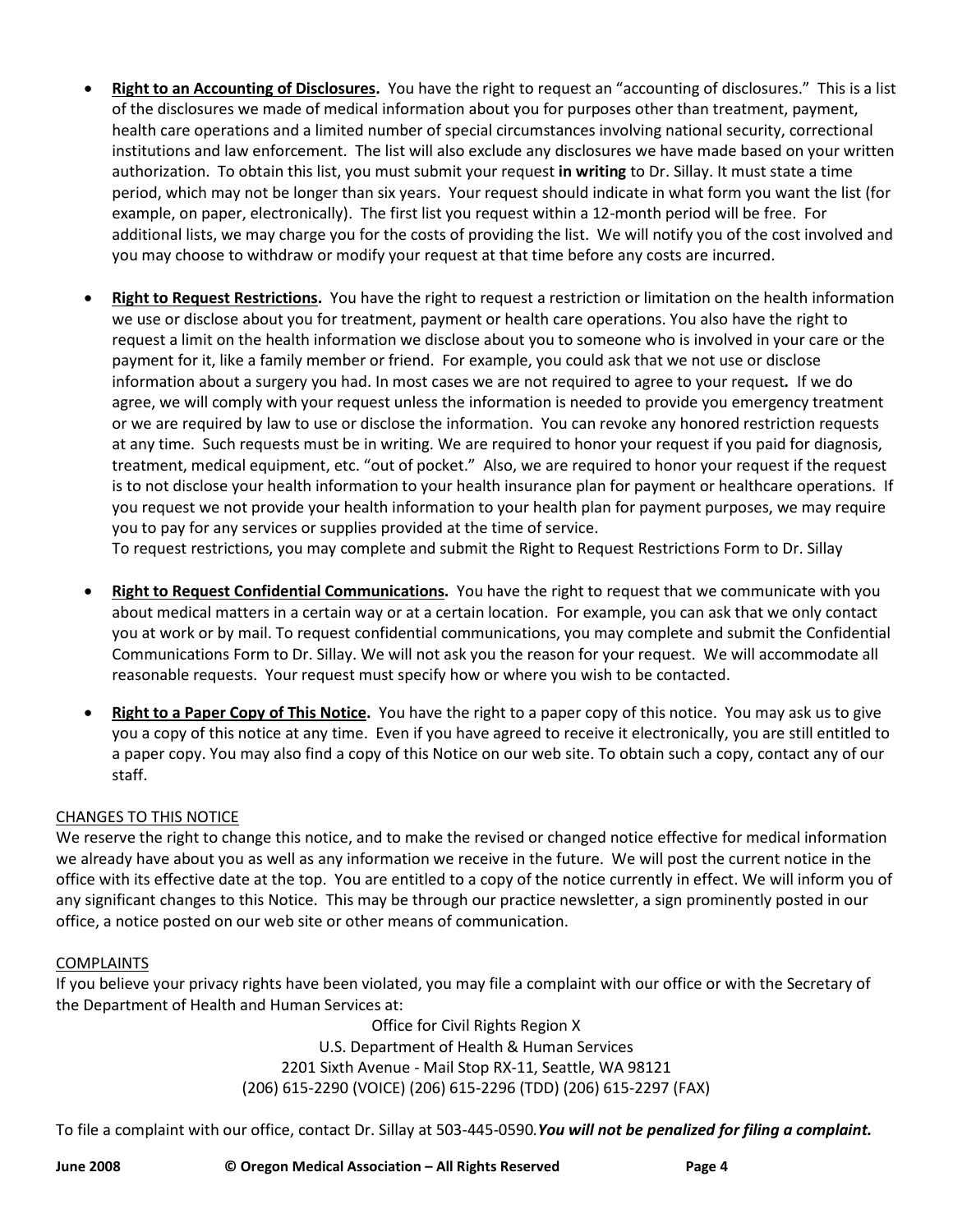

# **THIS NOTICE DESCRIBES HOW MEDICAL INFORMATION ABOUT YOU MAY BE USED AND DISCLOSED AND HOW YOU CAN GET ACCESS TO THIS INFORMATION. PLEASE REVIEW IT CAREFULLY.**

Effective date 8/18/08, updated 11/10/10

*If you have any questions about this notice, please contact Dr. Sillay 503-445-0590*

### WHO WILL FOLLOW THIS NOTICE

This notice describes the information privacy practices followed by our employees, staff and other office personnel.

### YOUR HEALTH INFORMATION

This notice applies to the information and records we have about you, your health, health status, and the health care and services you receive at this office. Your health information may include information created and received by this office, may be in the form of written or electronic records or spoken words, and may include information about your health history, health status, symptoms, examinations, test results, diagnoses, treatments, procedures, prescriptions, related billing activity and similar types of health-related information.

We are required by law to give you this notice. It will tell you about the ways in which we may use and disclose health information about you and describes your rights and our obligations regarding the use and disclosure of that information.

### HOW WE MAY USE AND DISCLOSE HEALTH INFORMATION ABOUT YOU

We may use and disclose health information for the following purposes:

- **For Treatment.** We may use health information about you to provide you with medical treatment or services. We may disclose health information about you to doctors, nurses, technicians, office staff or other personnel who are involved in taking care of you and your health. For example, your doctor may be treating you for a heart condition and may need to know if you have other health problems that could complicate your treatment. The doctor may use your medical history to decide what treatment is best for you. The doctor may also tell another doctor about your condition so that doctor can help determine the most appropriate care for you. Different personnel in our office may share information about you and disclose information to people who do not work in our office in order to coordinate your care, such as phoning in prescriptions to your pharmacy, scheduling lab work and ordering x-rays. Family members and other health care providers may be part of your medical care outside this office and may require information about you that we have. We will request your permission before sharing health information with your family or friends unless you are unable to give permission to such disclosures if you are unavailable or due to your health condition. We will request your permission at the point in time you are available or able to grant permission.
- **For Payment**.We may use and disclose health information about you so that the treatment and services you receive at this office may be billed to and payment may be collected from you, an insurance company or a third party. For example, we may need to give your health plan information about a service you received here so your health plan will pay us or reimburse you for the service. We may also tell your health plan about a treatment you are going to receive to obtain prior approval or to determine whether your plan will pay for the treatment.
- **For Health Care Operations.** We may use and disclose health information about you in order to run the office and make sure that you and our other patients receive quality care. For example, we may use your health information to evaluate the performance of our staff in caring for you. We may also use health information about all or many of our patients to help us decide what additional services we should offer, how we can become more efficient, or whether certain new treatments are effective. We may also disclose your health information to health plans that provide you insurance coverage and other health care providers that care for you. Our disclosures of your health information to plans and other providers may be for the purpose of helping these plans and providers provide or improve care, reduce cost, coordinate and manage health care and services, train staff and comply with the law.
- **Appointment Reminders.** We may contact you as a reminder that you have an appointment for treatment or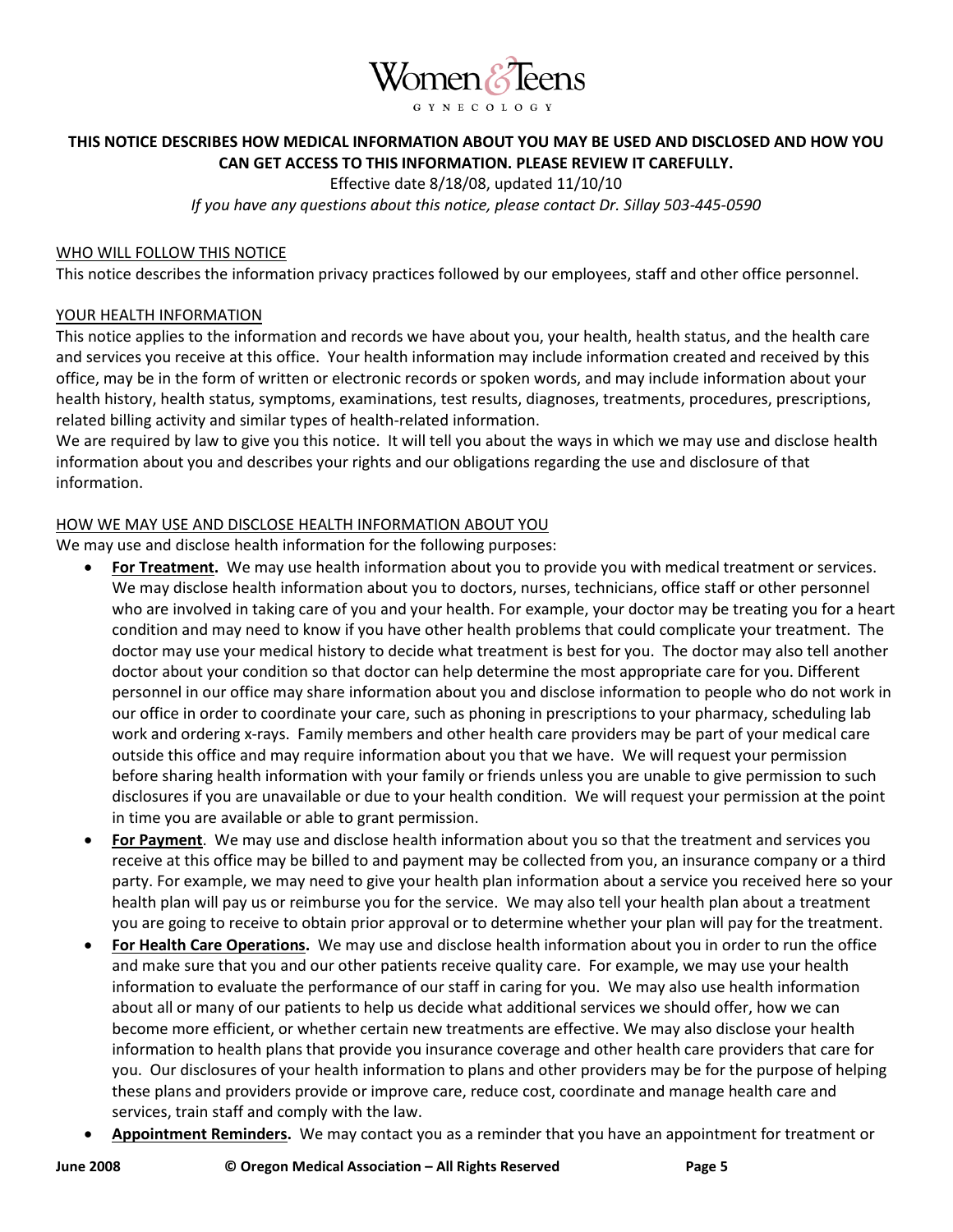medical care at the office.

• **Treatment Alternatives.** We may tell you about or recommend possible treatment options or alternatives that may be of interest to you.

**Health-Related Products and Services.** We may tell you about health-related products or services that may be of interest to you. Please notify us if you do not wish to be contacted for appointment reminders, or if you do not wish to receive communications about treatment alternatives or health-related products and services. If you advise us **in writing** (at the address listed at the top of this Notice) that you do not wish to receive such communications, we will not contact you for these purposes.

# SPECIAL SITUATIONS

We may use or disclose health information about you for the following purposes, subject to all applicable legal requirements and limitations:

- **To Avert a Serious Threat to Health or Safety.** We may use and disclose health information about you when necessary to prevent a serious threat to your health and safety or the health and safety of the public or another person.
- **Required By Law.** We will disclose health information about you when required to do so by federal, state or local law.
- **Organ and Tissue Donation.** If you are an organ donor, we may release health information to organizations that handle organ procurement or organ, eye or tissue transplantation or to an organ donation bank, as necessary to facilitate such donation and transplantation.
- **Military, Veterans, National Security and Intelligence.** If you are or were a member of the armed forces, or part of the national security or intelligence communities, we may be required by military command or other government authorities to release health information about you. We may also release information about foreign military personnel to the appropriate foreign military authority.
- **Workers' Compensation.** We may release health information about you for workers' compensation or similar programs. These programs provide benefits for work-related injuries or illness.
- **Public Health Risks.** We may disclose health information about you for public health reasons in order to prevent or control disease, injury or disability; or report births, deaths, suspected abuse or neglect, non-accidental physical injuries, reactions to medications or problems with products.
- **Health Oversight Activities.** We may disclose health information to a health oversight agency for audits, investigations, inspections, or licensing purposes. These disclosures may be necessary for certain state and federal agencies to monitor the health care system, government programs, and compliance with civil rights laws.
- **Lawsuits and Disputes.** If you are involved in a lawsuit or a dispute, we may disclose health information about you in response to a court or administrative order. Subject to all applicable legal requirements, we may also disclose health information about you in response to a subpoena.
- **Law Enforcement.** We may release health information if asked to do so by a law enforcement official in response to a court order, subpoena, warrant, summons or similar process, subject to all applicable legal requirements.
- **Coroners, Medical Examiners and Funeral Directors.** We may release health information to a coroner or medical examiner. This may be necessary, for example, to identify a deceased person or determine the cause of death.
- **Information Not Personally Identifiable.** We may use or disclose health information about you in a way that does not personally identify you or reveal who you are.
- **Family and Friends.** We may disclose health information about you to your family members or friends if we obtain your verbal agreement to do so or if we give you an opportunity to object to such a disclosure and you do not raise an objection. We may also disclose health information to your family or friends if we can infer from the circumstances, based on our professional judgment that you would not object. For example, we may assume you agree to our disclosure of your personal health information to your spouse when you bring your spouse with you into the exam room during treatment or while treatment is discussed. In situations where you are not capable of giving consent (because you are not present or due to your incapacity or medical emergency), we may, using our professional judgment, determine that a disclosure to your family member or friend is in your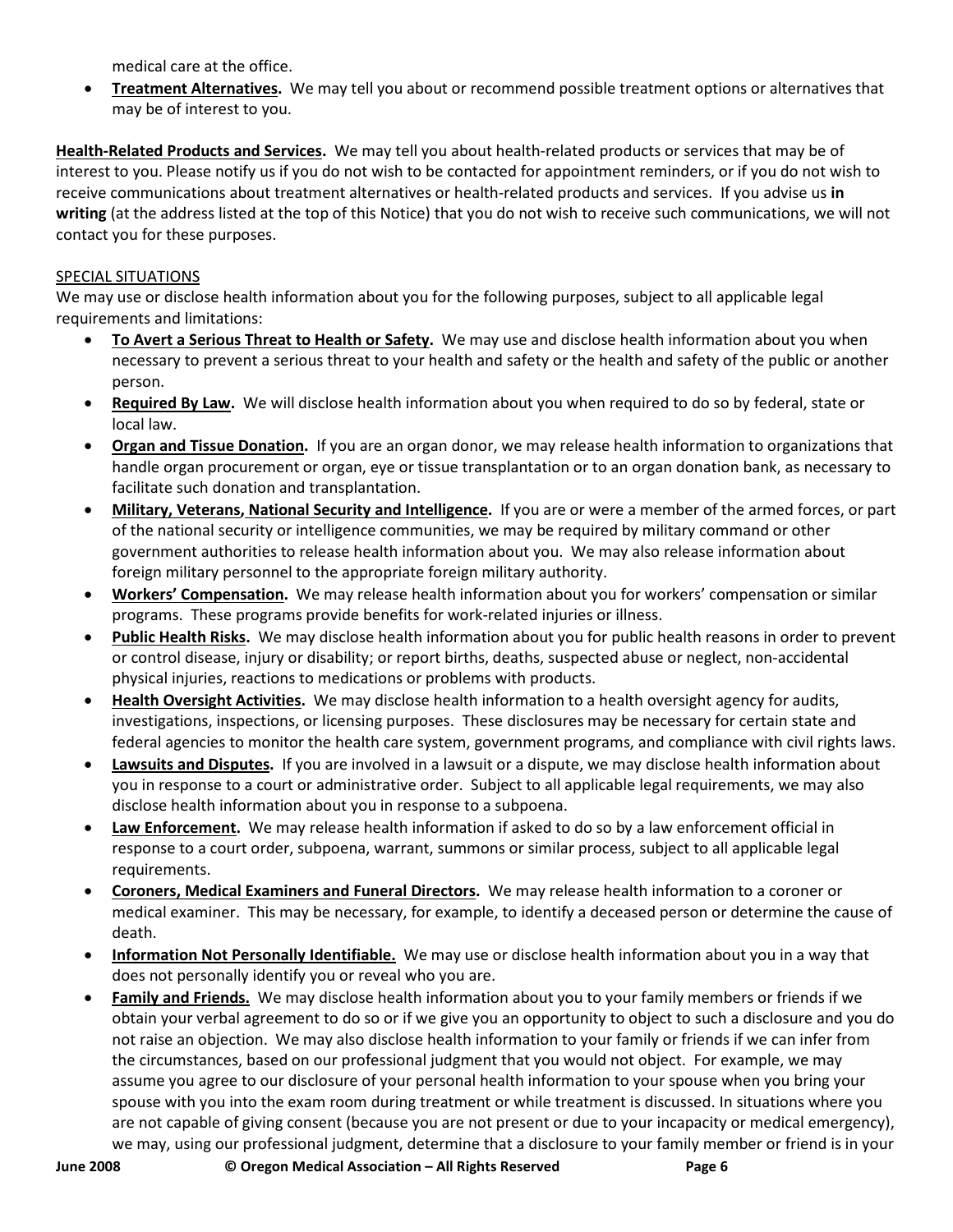best interest. In that situation, we will disclose only health information relevant to the person's involvement in your care. For example, we may inform the person who accompanied you to the emergency room that you suffered a heart attack and provide updates on your progress and prognosis. We will ask for your permission to disclose your health information to family members and friends as soon as you are available or capable of giving consent. We may also use our professional judgment and experience to make reasonable inferences that it is in your best interest to allow another person to act on your behalf to pick up, for example, filled prescriptions, medical supplies, or X-rays.

# OTHER USES AND DISCLOSURES OF HEALTH INFORMATION

We will not use or disclose your health information for any purpose other than those identified in the previous sections without your specific, written *Authorization*. If you give us *Authorization* to use or disclose health information about you, you may revoke that *Authorization*, **in writing**, at any time. If you revoke your *Authorization*, we will no longer use or disclose information about you for the reasons covered by your written *Authorization*, but we cannot take back any uses or disclosures already made with your permission. In some instances, we may need specific, written authorization from you in order to disclose certain types of specially-protected information such as HIV/AIDS, substance abuse, mental health, and genetic testing information for purposes such as treatment, payment and healthcare operations.

## YOUR RIGHTS REGARDING HEALTH INFORMATION ABOUT YOU

You have the following rights regarding health information we maintain about you:

• **Right to Inspect and Copy.** You have the right to inspect and copy your health information, such as medical and billing records, that we keep and use to make decisions about your care. You must submit a written request to Dr. Sillay in order to inspect and/or obtain a copy of your health records. If you request to inspect or view your health information, we will not charge you for inspection or viewing.

If you request a copy of the information, we may charge a fee for the costs of copying, mailing or other associated supplies. We will notify you of the cost involved and you may choose to withdraw or modify your request at that time before any costs are incurred. A modified request may include requesting a summary of your medical record. You have the right to request an electronic copy of your record if we maintain all or part of your record electronically. You are only entitled to ask for a copy of that part of your record we store electronically. You may be charged for our staff costs to create the electronic copy. We will notify you of the cost at the time of your request and you may choose to withdraw or modify your request at that time. We may deny your request to inspect and/or copy your record or parts of your record in certain limited circumstances. If you are denied copies of or access to, health information that we keep about you, you may ask that our denial be reviewed. If the law gives you a right to have our denial reviewed, we will select a licensed health care professional to review your request and our denial. The person conducting the review will not be the person who denied your request, and we will comply with the outcome of the review. You are not entitled to copies of psychotherapy notes.

- **Right to Amend.** If you believe health information we have about you is incorrect or incomplete, you may ask us to amend the information. You have the right to request an amendment as long as the information is kept by this office. To request an amendment, complete and submit a Record Amendment Form to Dr. Sillay.We may deny your request for an amendment if your request is not **in writing** or does not include a reason to support the request. In addition, we may deny or partially deny your request if you ask us to amend information that:
	- We did not create, unless the person or entity that created the information is no longer available to make the amendment
	- Is not part of the health information that we keep
	- You would not be permitted to inspect and copy
	- Is accurate and complete

If we deny or partially deny your request for amendment, you have the right to submit a rebuttal and request the rebuttal be made a part of your medical record. Your rebuttal needs to be 2 pages in length or less and we have the right to file a rebuttal responding to yours in your medical record. You also have the right to request that all documents associated with the amendment request (including rebuttal) be transmitted to any other party any time that portion of the medical record is disclosed.